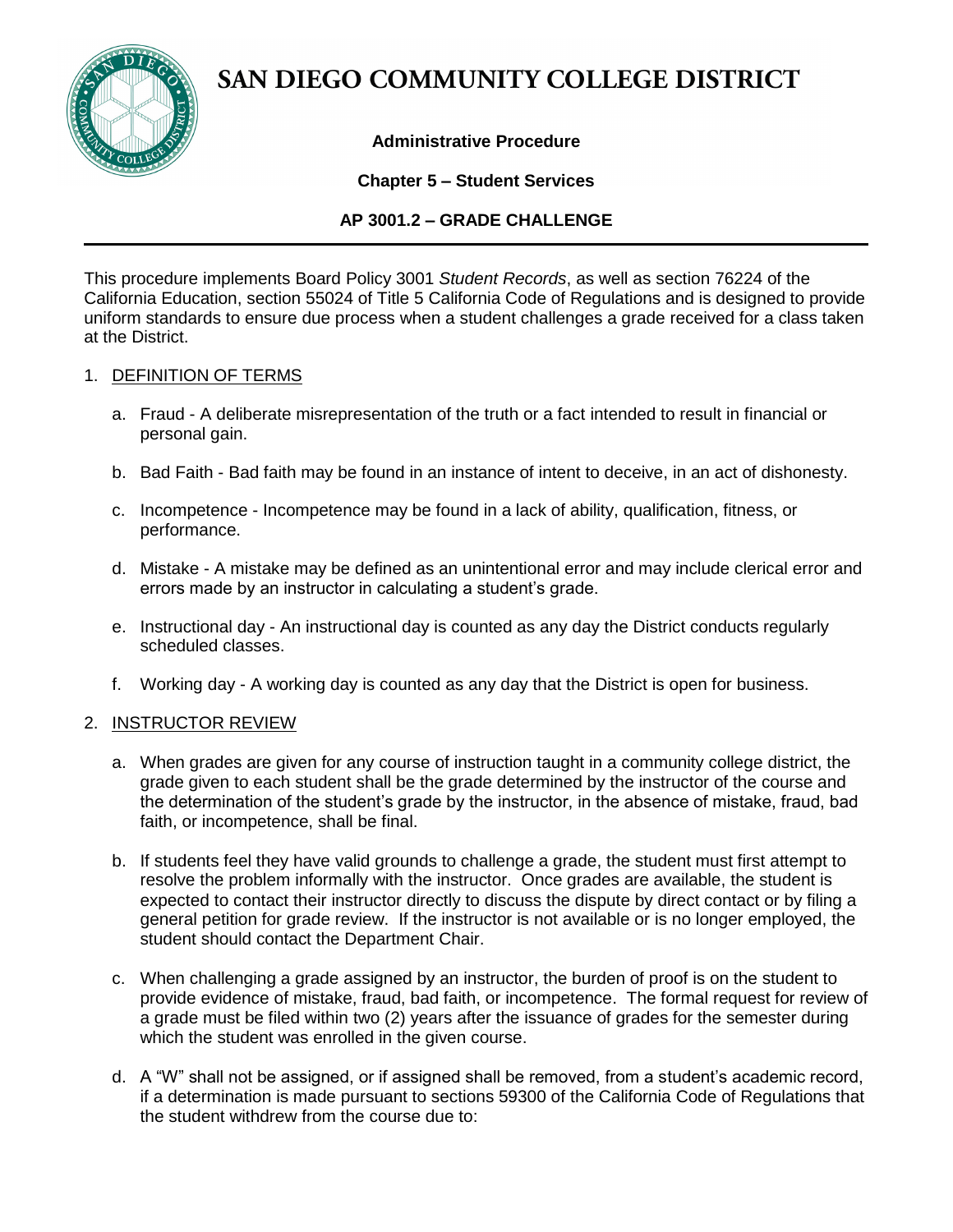- 1) Discriminatory treatment; or
- 2) Due to retaliation for alleging discriminatory treatment.

Students may challenge a "W" due to alleged discriminatory treatment or retaliation in accordance with Administrative Procedure 3001.4 *Challenge Due to Alleged Discriminatory Treatment.*

#### 3. DEPARTMENT CHAIR REVIEW

- a. If the grade challenge cannot be resolved at the instructor level, or the instructor is no longer employed, the student may file a petition for grade challenge to the appropriate Dean who will facilitate the process by working with the Department Chair to attempt to resolve the matter. This process is initiated by the completion of a petition.
- b. The petition should be processed with the Dean's Office of the course in which the grade is being challenged.
- c. The written petition must include, in detail, the student's basis for initiating the review, as well as any documentation, witness identification, or other supportive evidence. The basis of the review must support allegations of mistake, bad faith, fraud or incompetence.
- d. Within 10 working days after receipt of the petition, the Department Chair will consult with the faculty member and student to gather the facts.
- e. In the event the Department Chair is unavailable, the Dean will work with the instructor and student to attempt to resolve the matter.
- f. During periods in which the instructor and department chair are not on duty, the timeline for resolution will be adjusted by the Vice President of Instruction, consistent with the parameters established herein. The student will be advised in writing of the adjusted schedule.
- g. The Department Chair will attempt to resolve the issue within 10 working days after receipt of the petition.
- h. The final outcome of the attempted resolution shall be provided in writing by the Department Chair to the student.
- i. If resolution does not occur, the student may file a written, appeal with the Vice President of Instruction who will convene the Appeal Review Panel. The appeal must be filed within 10 working days of notification of the decision of the Department Chair to the student.

#### 4. FORMAL RESOLUTION - APPEAL REVIEW PANEL

a. The Appeal Review Panel will consist of the Dean or designee, Vice President of Instruction, Vice President of Student Services or designee and at least one (1) faculty member appointed by the Academic Senate. In the event the Vice President of Instruction is not available to meet the timeline contained herein, the President shall designate a senior level administrator to complete the process.